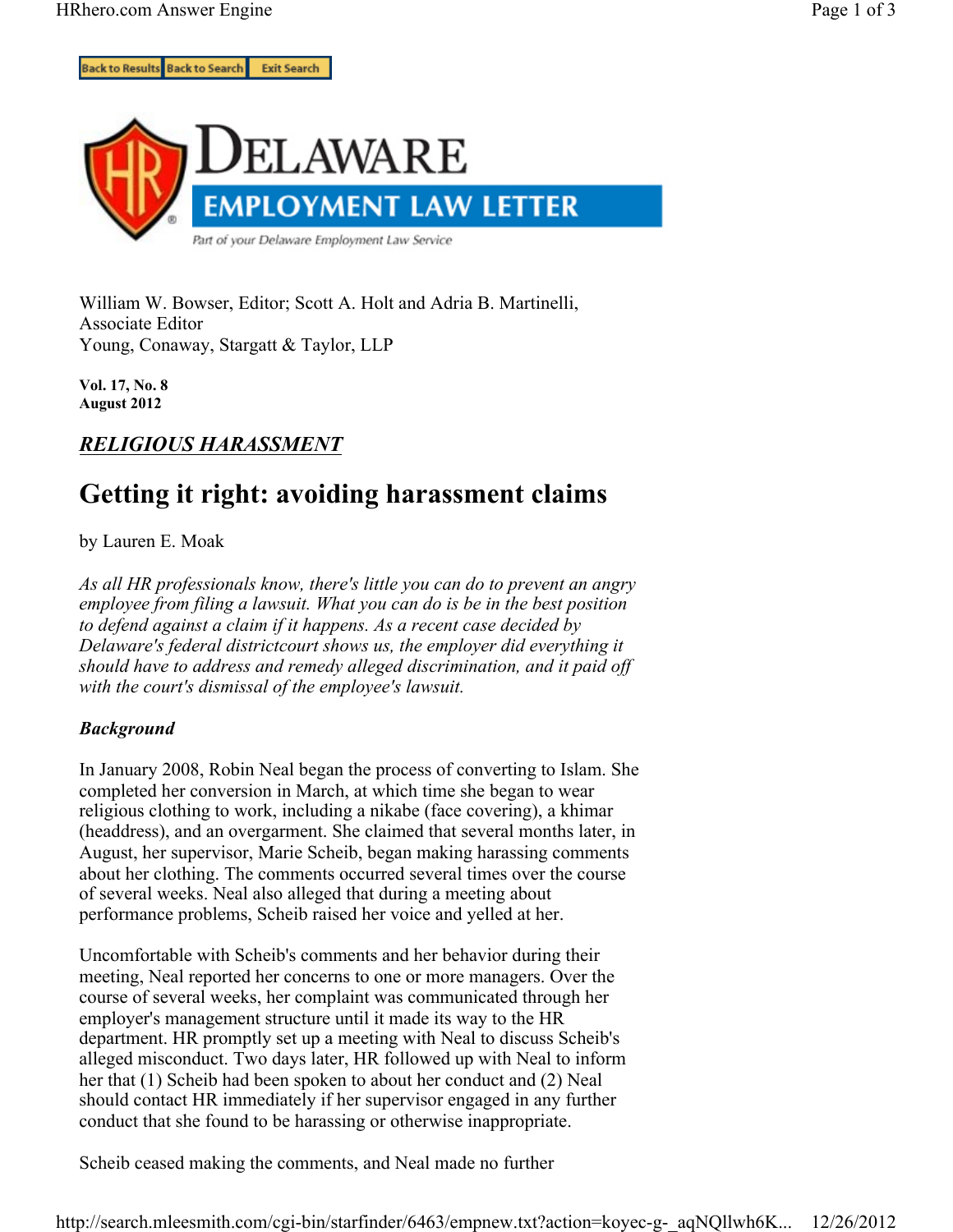complaints. Neal was subsequently disciplined for various attendance problems and resigned from her job following a leave of absence. She then filed a lawsuit alleging hostile work environment harassment, among other things. Her former employer asked the court to dismiss the lawsuit, arguing it had taken prompt and appropriate action to remedy the alleged harassment. The court agreed with the employer and granted summary judgment (dismissal of the claims without a trial).

#### *Winning at harassment investigations*

To succeed on a claim for harassment, an employee must demonstrate that (1) she suffered intentional discrimination because of a protected characteristic, (2) the harassment was severe or pervasive, and (3) there is a basis for employer liability. An employer will generally be held liable for its employee's harassing conduct if it was aware of and failed to remedy a hostile work environment. By contrast, the employer can avoid liability if it establishes an effective antiharassment policy, encourages employees to report perceived harassment, and acts promptly to investigate and address complaints of harassment.

While it's not always easy to identify allegations of harassment, the employer in this case certainly set a good example for how to address employee complaints. Neal's allegations could have easily been brushed off by an insensitive manager; instead, they were quickly elevated through the employer's management structure to the HR department. Once the complaint was received by HR, Neal was promptly contacted and interviewed. Her allegations were given the weight they deserved, and her manager was counseled. And, almost equally important, the HR manager promptly followed up to notify Neal of the outcome of the investigation and reiterate the need to report any further inappropriate conduct. *Neal v. Genesis Properties of Delaware, Ltd.Partnership, L.P.*, C.A. No. 11-17- SLR (D. Del., June 27, 2012).

### *Bottom line*

You cannot prevent all lawsuits, but you can keep several things in mind when trying to avoid and preparing to defend harassment suits. First, all employers should have a well-drafted antiharassment policy. All employees ― but especially managers ― should be trained in reporting harassment. Workers should be trained to report harassment to managers instead of making general complaints to their coworkers. And managers should be trained to quickly convey any complaints to the HR department, regardless of how serious or credible they find the allegations.

Second, HR professionals should give harassment complaints the weight they deserve. There are a lot of places where an investigation can run off the rails. Investigations should be conducted as promptly as possible. While confidentiality should be a consideration — no victim of harassment wants to feel like a spectacle — your attempt to maintain confidentiality should never affect the goal of conducting a full and fair investigation.

Finally, just because the investigation is over, that doesn't mean the allegation is forgotten. The complaining employee should be updated on